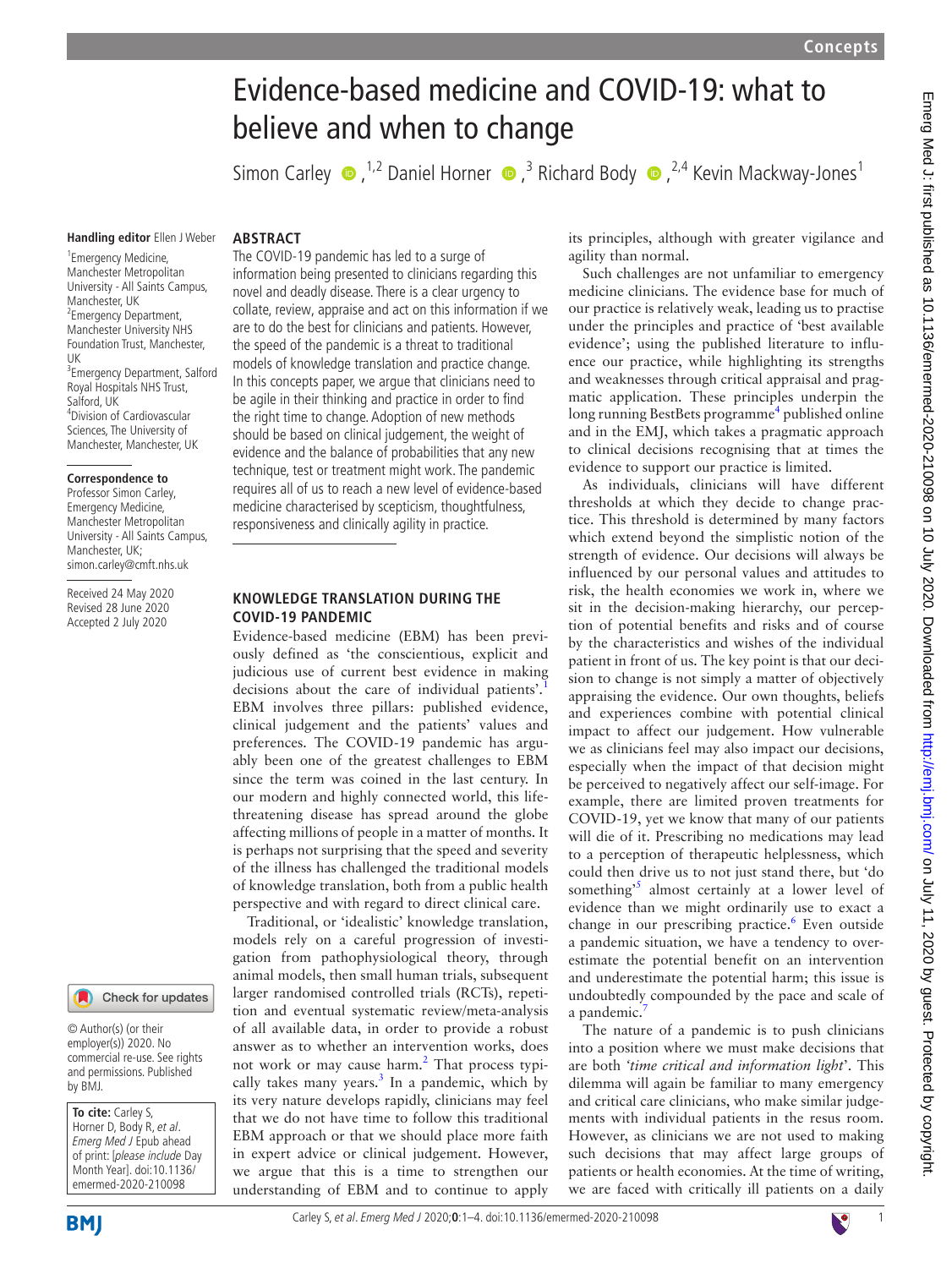basis who 'might' benefit from therapies that have theoretical, in-vitro or observational data on efficacy. What then should we do? How can we balance our hope in novel treatments versus our concern about potential harm? What should we believe and when should we change?

While this paper focuses on therapeutic interventions, our concerns, thoughts and solutions are equally applicable to diagnostics, prognosis and prevention articles.

## **PRECIPITOUS DECISIONS IN COVID-19**

The COVID-19 pandemic has given us many examples of the traditional values of EBM being challenged by the urgency of the clinical situation. A range of treatments were initially proposed, all of which have a reasonable theoretical basis, but none of which had proven treatment effect in clinical trials. Despite this, reports from China, Italy and the USA describe large numbers of patients being prescribed early 'compassionate use' medication for which there is biological plausibility, but little or no evidence of effectiveness in humans. The vast majority of these prescriptions have taken place outside of clinical trials and thus we cannot know whether these interventions have made a difference.

Politicians too, perhaps in pursuit of good news at a time of worldwide anxiety, have advocated for many of these therapies to be made widely available, with the implication that there is little or no risk. Most notably, Donald Trump advocated that hydroxychloroquine (HCQ) should be widely prescribed.<sup>[7](#page-3-6)[8](#page-3-7)</sup> To date, we have still seen no clear evidence of clinical effectiveness.<sup>9</sup> Similar hopes have also been placed on remdesivir, an antiviral drug that was not shown to have a statistically significant effect in an RCT published in the *Lancet*, but which 24hours later was given emergency use authorisation by the US Food and Drug Administration.<sup>[10](#page-3-9)</sup> This approval was seemingly based on a secondary outcome of symptom duration (but not mortality), in an unpublished (at the time of the decision) RCT. Interestingly, the outcome measures of this trial were changed in the weeks before publication which may have also biassed the impact of the conclusions. In normal times, the unverified report from the RCT of remdesivir in the USA would barely cause a ripple of interest, yet during a pandemic it has precipitated worldwide media attention, presidential statements and regulatory approval.

These precipitous decisions have also extended into the scientific literature. The expedited thirst for information and the rapidity of the pandemic have led to abbreviated peer review, publication of unvalidated data, retraction and dissemination through press release. $11-14$  Indeed, one of the most important RCTs of the last decade announced a positive effect for dexamethasone through initial press statement, with immediate endorsement from the health secretary prior to any release of preprint information or opportunity for critical appraisal.<sup>[14 15](#page-3-11)</sup> Clinicians are left with challenging decisions on when and how to prescribe this therapy, basing their decision either on face validity and acceptance of authority-based medicine, or on clinical judgement and evaluation of online preprint data, still currently awaiting formal peer review.<sup>[16](#page-3-12)</sup>

#### **WHAT IS THE HARM IN TRYING?**

Change often depends on the type of intervention proposed. In times of crisis, relatively cheap and apparently safe interventions often form the first wave of attack. If something has face validity, no clear evidence of harm and is readily available without significant investment, it is perhaps obvious why clinicians will lower their change threshold to adopt it. However, this approach is often an appeal to emotion through flawed reasoning, and not

without peril. No matter how cheap and plausible, interventions that do not work carry opportunity costs, offer false hope, distract clinicians from the pursuit of other beneficial therapies and introduce new potential for workplace error and harm.

A recent example comes in the form of vitamin C. Following a before and after single-centre service evaluation, high-dose intravenous vitamin C was lauded by many as a widely available, safe and low cost option for the treatment of that particularly controversial, heterogeneous and challenging disease, sepsis.<sup>17</sup> The clinical community was divided, but several authors proposed a widespread adoption of this therapy based on limited efficacy data and it being unlikely to cause any harm. Fast-forward several years and recent trial data suggest no conclusive benefit from vitamin  $C<sub>18</sub>$  $C<sub>18</sub>$  $C<sub>18</sub>$  and no sign that the initial high reported success rates can be replicated in a trial setting.<sup>19</sup> Have we done any harm by using it in the meantime? Possibly not directly, as the intervention itself carries relatively few side effects and risk. However, even if clinicians did not cause direct physical harm to patients by using this medication, use of such unproven therapies is likely to have wasted a lot of time and effort, in addition to the search for an answer delaying other viable research options. What were we *not* doing, while we were busy giving vitamin C to everyone?

Similar 'low risk' therapeutic interventions have emerged for COVID-19 and received international endorsement, despite an absence of evidence. Awake prone positioning is an example reported in small case series without control group and purported to transiently improve oxygenation.<sup>20</sup> National organisations have immediately endorsed this strategy $21$  and other key advocates are busy designing physical support devices to facilitate the intervention. But does it work? $22$  Is it well tolerated by patients? $2^{23}$  24 Is it better than usual care (sitting someone out in a chair) and does any transient benefit in oxygenation actually persist? Early reports are observational, inconsistent in methodology and based on small uncontrolled case series  $data.<sup>20 25</sup>$  $data.<sup>20 25</sup>$  $data.<sup>20 25</sup>$  Some authors report the need to maintain a vigilant level of monitoring during awake prone position which may be difficult to provide during a pandemic. Such potential harm may be difficult to detect in small and/or poorly designed observational studies.

Many will argue that there is no harm in trying interventions that at face value have few obvious risks. But the potential harms of distraction, false hope, suboptimal use of resources, misunderstanding of patient trajectory and potential clinical risk will always result from broad application of a therapy that has not yet been thoroughly investigated. There is also potential harm through an apparent loss of equipoise, which may hamper efforts to obtain the evidence required to determine whether the intervention is indeed effective in the future (eg, in future randomised trial proposals). We must remember these issues when we are deciding what to believe and when to change.

### **WHAT WOULD YOU WANT, IF YOU HAD COVID-19?**

This is a question often put forward by enthusiasts for a novel, untested therapy. If you were sick, would not you want the best available treatment options? This assumes that such treatments are always beneficial, not likely to harm and advocated by your treating clinician based purely on expertise and scientific rationale. Unfortunately, this is often not the case.

As we outlined above with regard to HCQ, this is a classic example of a treatment option with face validity which has been widely publicised by political bodies as an exciting, effective therapy. The actual scientific evidence has been less optimistic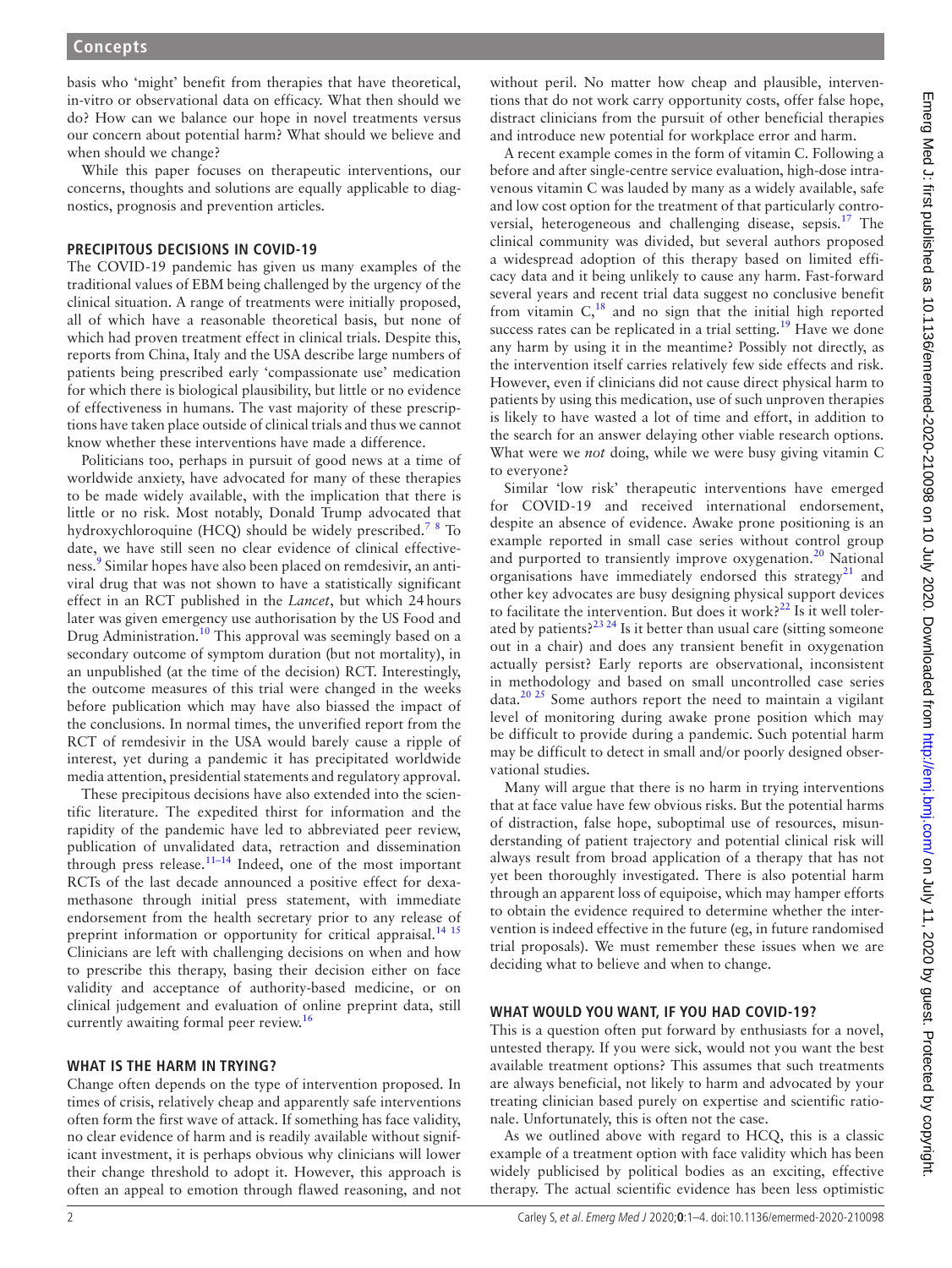and we now believe that it is ineffective at best and possibly even harmful.<sup>9</sup>

Perhaps less classic has been the mission creep of widely available and licensed therapies. Concerns on clotting problems in COVID-19 has led to several papers reporting high prevalence rates of thrombosis among critically ill patients. Despite broad composite outcomes, verification bias, uncontrolled methodology and a limited comparison population, such studies have led to rapid changes in practice. Many centres have increased their dosing of pharmacological thromboprophylaxis based on unvalidated risk characteristics (such as arbitrary D-dimer cut-points) and others have opted for immediate therapeutic dose anticoagulation in those patients with severe illness.<sup>26</sup> We have no evidence that either of these strategies are clinically effective. However, we do know that they have the potential to cause harm. The bleeding risks associated with therapeutic dose anticoagulation have been clearly established over decades of research. As such, we should be asking for a high level of evidence to support practice change, given we expect some resulting harm.

Recommendations to adopt such therapies are clearly made with the best of intentions. Yet, it is prudent to ask if the science behind them is of an acceptable standard. National repository sources for information attempt to collate and distill the most relevant information for ease of presentation, but are again challenged by the urgent need for information and the developing literature base.<sup>28-30</sup> Many national repositories have required regular updates throughout the pandemic and international guidance documents are often conflicting in recommendations.[31 32](#page-3-23) Such is the risk when combining limited evidence with expert opinion.

To answer our own question about what we would wish to receive should we fall unwell with COVID-19, then at the time of writing, our answer would be to not receive any therapies that are not evidence based. However, we would all be very happy to be enrolled in any clinical trial looking to evaluate such treatments, with appropriate governance and oversight as even if enrolled to the placebo arm outcomes are likely to be better than with non-trial treatment.<sup>[33](#page-3-24)</sup>

# **THE WAY FORWARD**

While we argue that the traditional view of EBM has been undermined during the pandemic, we also recognise the difficulties that we all face in a rapidly changing situation. The question is what can we do now to promote EBM, and what might we put in place for future pandemics, or during a resurgence of COVID-19. We suggest four strategies below.

1. There are many trials in progress at this time. We should do everything that we can to ensure that every patient with COVID-19 has the opportunity to enter a clinical trial. In the UK, all hospitalised patients should have the opportunity to enrol in a range of clinical studies such as ISARIC, PRIEST and RECOVERY, which have very broad inclusion criteria. At present, however, only a minority of eligible patients are being recruited to the RECOVERY trial which is assessing therapeutic interventions for COVID-19. Our aim during this time-critical pandemic should be for all patients to be given the opportunity to participate in clinical trials. All departments should work with research and innovation teams to ensure this happens. A list of current UK studies supported by the Chief Medical Officer and coordinated by the National Institute for Healthcare Research (NIHR) is available online.<sup>[34](#page-3-25)</sup>

- 2. Ensure that research delivered during a pandemic is of the highest possible quality. A global pandemic is a time to raise the bar of science, not to lower it.<sup>35</sup> Retrospective cohort and single-centre studies are highly unlikely to give us definitive and timely answers to important clinical questions. Effort and focus should be concentrated on prospective, multicentre, well-designed studies looking to directly assess causation/effectiveness and targeting patient-oriented outcomes.
- 3. Encourage the use of routinely collected, anonymised data to support epidemiological studies. In healthcare economies such as the NHS, it is now possible to collect anonymised electronic data (including both physiological and outcome data) from care records and electronic notes.<sup>36</sup> Such data could be used to support machine learning/artificial intelligence techniques which may be able to answer or direct clinical questions earlier than traditional study methodologies.
- 4. Design studies for deployment in future pandemics and place them in a 'hibernated state' such that the research infrastructure is in place prior to requirement. This approach was taken in the UK by  $NIHR^{34}$  who supported the design of a number of trials for the next influenza pandemic. When COVID-19 emerged, several of these trials were repurposed, thus allowing the UK to launch nationwide clinical trials within a few weeks of cases arriving.

# **EBM IN A PANDEMIC**

The urgency and severity of the COVID-19 pandemic contains threats and opportunities to clinicians wishing to practise EBM. It is arguably a time when we can experience first-hand the journey from ignorance about the disease through to a better understanding and approach to diagnostics and interventional therapy. In addition, national frameworks have facilitated a comprehensive and cohesive research effort in order to address a spectrum of issues focused around a single disease. This is groundbreaking; from public health studies on face masks, to interventional studies on complex immunomodulatory therapies, the clinical and academic communities have acted together to provide broad research opportunities. These efforts highlight both the importance of embedded research culture and the need for expert clinical judgement alongside.

However, one other key aspect in this digital age is the sheer volume of new 'evidence' that we are faced with. On the one hand, this research can be both informative and hypothesis generating, but on the other hand, it is prone to selective promotion and can overwhelm the user by the nature of volume and frequency of publication. For most clinicians alive today, the only comparable event was the emergence of HIV. Even this did not match the urgency that COVID-19 places on us.

The principles of EBM are more important now than at any other time in our careers. We must collectively do all that we can to ensure that our response to the pandemic is based on the science and not on the emotional, political or economic issues that challenge it. We echo the call of others for critical reasoning, critical appraisal and critical thinking during these challenging times.<sup>3</sup>

**Twitter** Simon Carley [@EMManchester](https://twitter.com/EMManchester), Daniel Horner [@rcemprof](https://twitter.com/rcemprof) and Richard Body [@richardbody](https://twitter.com/richardbody)

**Contributors** SC had the original idea and wrote the first draft. RB, DH and KM-J refined and developed the manuscript into its final form.

**Funding** The authors have not declared a specific grant for this research from any funding agency in the public, commercial or not-for-profit sectors.